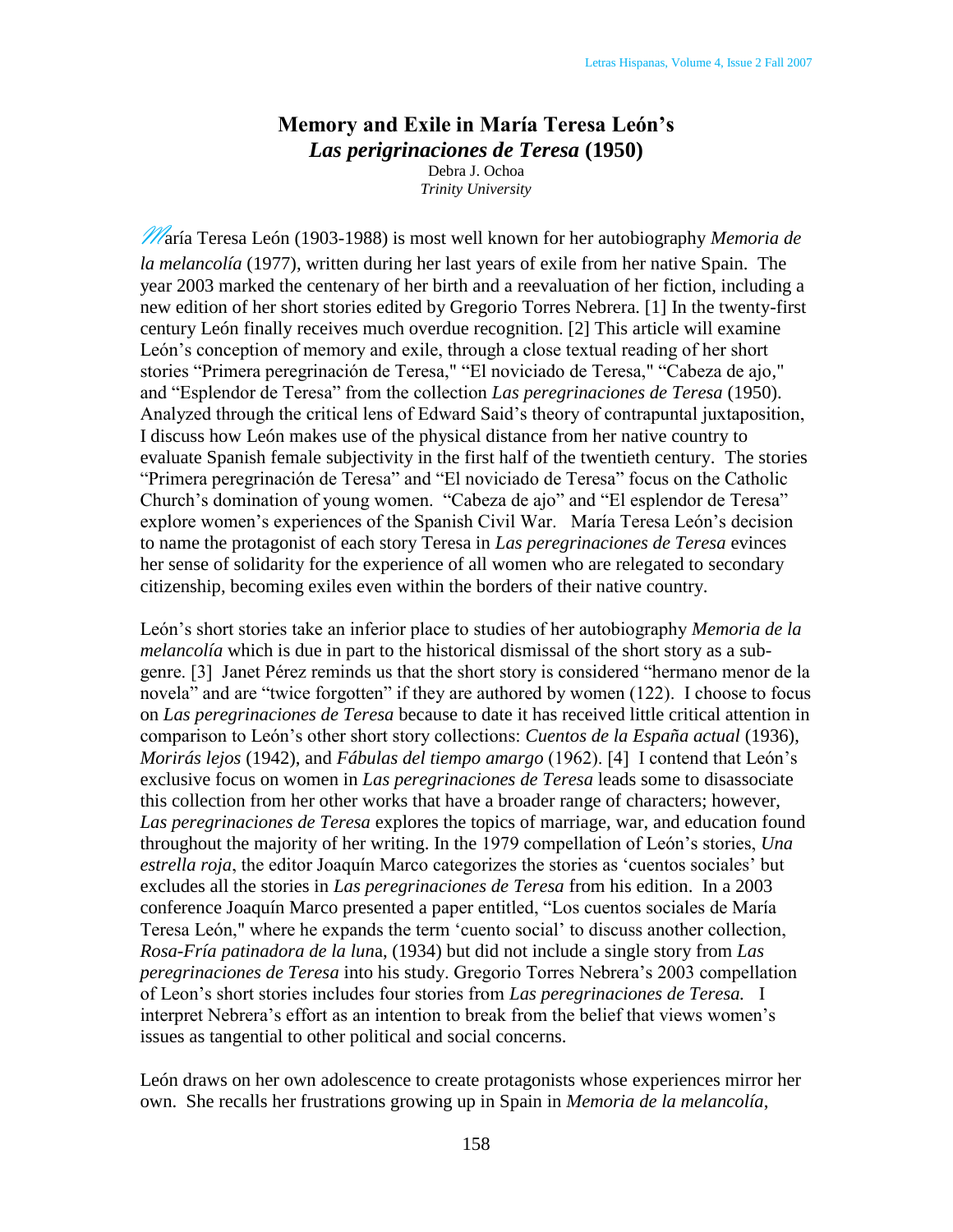suffering an inner exile even before she left Spain in 1939 (Zatlin). The following passage from her autobiography reveals León's ongoing disconnection with her surroundings, "Niña de militar inadaptada siempre, no niña de provincia ni de ciudad pequeña con catedral y obispado y segunda enseñanza. . . La vida parecía hecha para acomodar los ojos a cosas nuevas: veraneos, parientes y luego a comparar: esto es mejor que lo otro" (73). A similar sense of frustration is expressed by Teresa in the story "El noviciado de Teresa" where the young character longs to find her own unique place in the world, apart from familial restrictions. The Teresa in "Cabeza de ajo" suffers emotional abuse from her mother who consistently criticizes her daughter's lack of intelligence, thus labeling her "garlic head." All the Teresas in the collection *Las peregrinaciones de Teresa* suffer from an awareness that women are not equals in society and therefore León voices this problem in her stories.

León's identity is based largely on exile, both socially and geographically. María Teresa León and her female contemporaries, Rosa Chacel (1898-1994) and María Zambrano (1904-1991), suffered a double state of exile: the physical exile from Spain and the social exile of gender inequality. At the same time León's life in exile unites her with thousands of other Spaniards who were forced to flee their country. She states in her autobiography:

¿Cuántas veces hemos repetido las mismas palabras, aceptando la esperanza, llamándola, suplicándola para que no nos abandonase? Porque todos los desterrados de España tenemos los ojos abiertos a los sueños. León Felipe aseguró que nos habíamos llevando la canción en los labios secos y fruncidos, callados y tristes. Yo creo que nos hemos llevado la ley que hace al hombre vivir en común, la ley de la vida diaria, hermosa verdad transitoria. (97)

The isolation León feels as a child is replaced by the collective experience of exile where she becomes part of a generation of Spaniards who find their identity in their struggle against fascism. For many Spaniards of her generations the bonds established due to exile are, "indicative of a collective consciousness. It affirms that Spaniards are not bound together as Spaniards without the mechanisms of expulsion as an essential part of the group's social and juridical practice" (Ugarte 10). León's chose of the word "desterrado" as opposed to "exiliados" "carries certain connotations specific to Spanish sensibilities. To be "unearthed" (*desterrado*) is to have lost the essential link between land and soul"  $(10)$ .

Edward Said's concept of contrapuntal juxtaposition is my point of departure to examine Leon's exile experience and explain how she utilizes memory in her stories. Said explains that for those in exile, it is necessary to consistently negotiate memories of the present with the past:

Most people are principally aware of one culture, one setting, one home; exiles are aware of at least two, and this plurality of vision gives rise to an awareness of simultaneous dimensions, an awareness that—to borrow a phrase from music—is the contrapuntal . . . For an exile, habits of life, expression, or activity in the new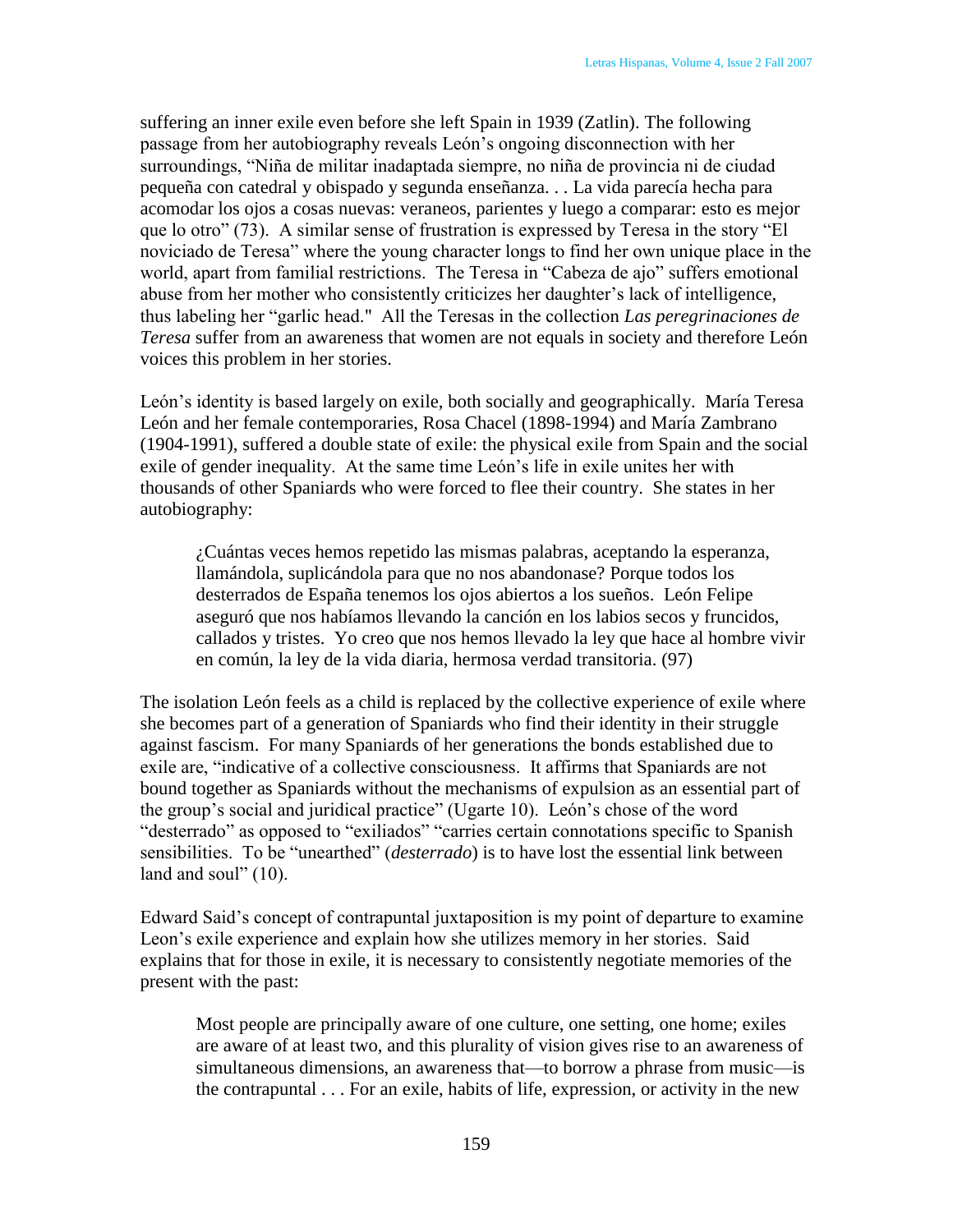environment inevitably occur against the memory of these things in another environment. Thus both the new and the old environments are vivid, actual, occurring together contrapuntally. (186) [5]

When María Teresa León published *Las peregrinaciones de Teresa* in 1950 she had already been living in Buenos Aires for ten years. León's physical separation from Spain did not impede her recollection of the first thirty years of her life. The contrapuntal juxtaposition during the nineteen forties and fifties for León consisted in raising a daughter in Argentina while recalling her own childhood and adolescence in Spain. Juan Carlos Estebánez Gil comments on the psychological differences that allow León to look back at her former self when she lived in Spain. He says of her autobiography *Memoria*  de la melancolía, "La autora ha cambiado el correr de los años y al recordar sus experiencias pasadas, es como si un 'yo' hablara del oro 'yo'. Ambos pertenecen a la misma persona biológica, pero no a la misma persona sicológica" (169). Estebánez Gil's observation of León's autobiography can also be said of *Las peregrinaciones de Teresa.*  The function of memory is germane to *Las peregrinaciones de Teresa* because it is the vehicle by which León is able to excavate the past as she states in her preface to the collection:

Hubiera preferido escribir estas historias mi mano en tu mano, un día denso, con la memoria alerta por el chubasco de la primavera, cazadora yo inconsciente de sueños trasperdidos. Quiero nombrar así a los que se quedaron sin suceder detrás de los tangibles, aquellos no nacidos al tacto de mis manos, sin gustar por mis labios, sin herir por mi voz. En esa trasmemoria hundo hoy, primaveral y algodonoso día. (n. pag.)

León is cognizant of the contrapuntal juxtaposition she maintains in Latin America while she delves into her Castillian past, recollecting parts of her former self. Medardo Fraile observes that the words "soñar," "sueño," and "recordar" are words that repeat throughout León's oeuvre (54). *Las peregrinaciones de Teresa* is no exception and in the preface she invents the words "sueños trasperdidos" and "trasmemoria." These terms represent a 'thinking back' to give women a platform from which to voice their subjectivity. León describes her protagonists as, "a los que se quedaron sin suceder detrás de los tangibles, aquellos no nacidos al tacto de mis manos, sin gustar por mis labios, sin herir por mi voz." The author takes on a maternal role as an author as she 'gives life' to her creation.

The first two stories in question "Primera peregrinación de Teresa" and "El noviciado de Teresa" are the means by which León criticizes the institution of the Catholic Church. Although María Teresa León left Spain before the beginning of Franco's reign, she draws on Spain's ecclesiastical history that dictated women's place in the nation's agenda (Morcillo Gómez 51). León's commentary on the Catholic ‗education' of Spanish young women in *Las peregrinaciones de Teresa* foreshadows her memory of a conversation she writes about in *Memoria de la melancolía*. In her autobiography León recalls a conversation she has with her cousin. León's cousin Jimena boasts that her mother, María Goyri, was the first woman in Spain to receive a doctorate in literature, "Por qué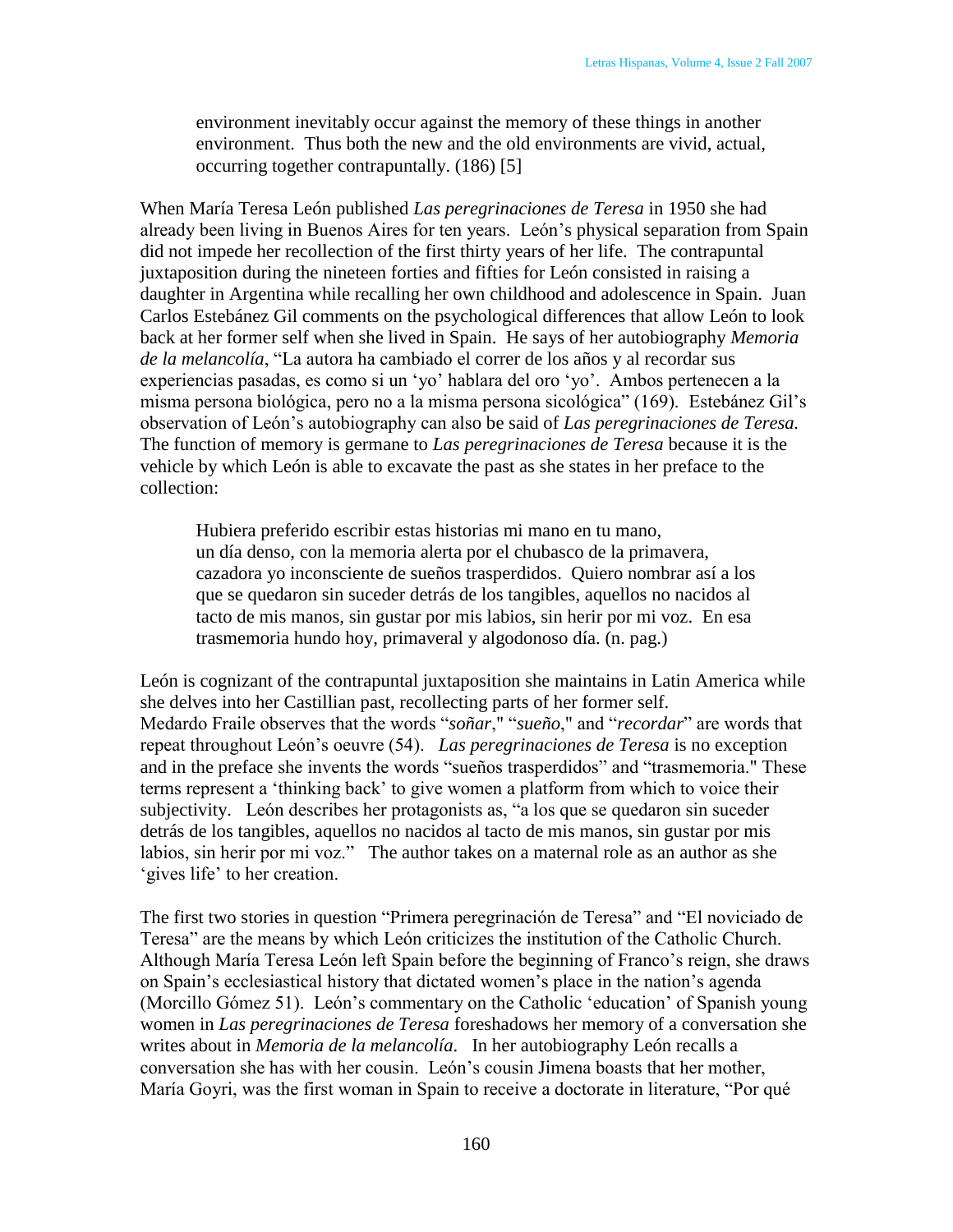antes ninguna mujer lo fue? Tonta, porque en España estaban atrasados y, además, aquí la mujer no cuenta" (89). León received a strict parochial education while her cousin Jimena was educated at the *Instituto Libre de Enseñanza*.

Both "Primera peregrinación de Teresa" and "El noviciado de Teresa" acknowledge the 'backwardness' evoking the aforementioned quote "en España estaban atrasados." These two stories fall into Debra Campbell's category of "flight narratives" "It turns out that flight, known by many names (including escape, exodus, exile, diaspora, and crossing over), represents a central theme in the life-writings of twentieth-century Catholic women" (xiv). It is important to remember that León is able to criticism the Catholic Church only because she is free from the Francoist censorship while living abroad. In "Primera peregrinación" the protagonist's flight consists in exploring a forbidden area of a religious institution for sickly young girls. In the second story "El noviciado de Teresa" the young Teresa's exodus is her decision to leave her family however her freedom will be cut short when she finds herself 'trapped' in a convent.

―Primera peregrinación‖ tells the story of young woman who has an encounter with a man named Carlos at an asylum or 'asilo' for sick girls. Carlos is a gardener and he fascinates the young girls with his talents. Although never clearly explained, it is said that all the girls are there because they suffer from the same terminal illness "reclama niñas muy enfermas de enfermedades vergonzantes para cuidarlas por amor de Dios" (25). Teresa, a frequent visitor to the asylum, is the only mobile young girl among a group of girls who remain sedentary and travel in horse-drawn carriages. In the opening paragraph the protagonist recalls her visits to the asylum, "Teresa oyó su propia voz de siete años. La niña y ella se han reconocido" (23). León juxtaposes the two Teresas: the young Teresa who visited the institution and the adult Teresa who looking back is able to analyze and make sense of her experience.

Carlos becomes a mythical figure for the girls because they are prohibited from certain areas of the garden of the institution that he frequents "Al fondo del jardín existía una trampa. Una trampa que unificaba los sueños de las niñas detrás de la mirada aluciante del príncipe Carlos  $\ldots$  para él no contaba la trampa. Iba y venía por los caminos"(32). The girls are separated from Carlos by the nuns' orders and by their limited physical mobility. In the asylum a social separation between genders is established due to the cultural taboos dictated by patriarchal code. An otherwise private gender-exclusive environment continues to be answerable to the dominant masculine order.

Teresa decides that as the one young girl who can walk she will explore the forbidden areas of the residence. Teresa's absence alarms the nuns and the girls who know that she chose to enter a prohibited area. Ironically, Teresa's decision to rebel reveals that one of the nuns of the convent has had a tryst with Carlos. When Teresa returns from her wanderings she arrives wearing a black veil, left behind by sor Corazón de María, ―¿Quién, quién podía haber perdido su inocente velo entre los rumores del jardín? La Superiora paseó sus ojos por el atribulado rebaño puesto a su obediencia. Faltaba una religiosa.  $-$ -- ¿Dónde está sor Corazón de María?" (37). León reveals the Mother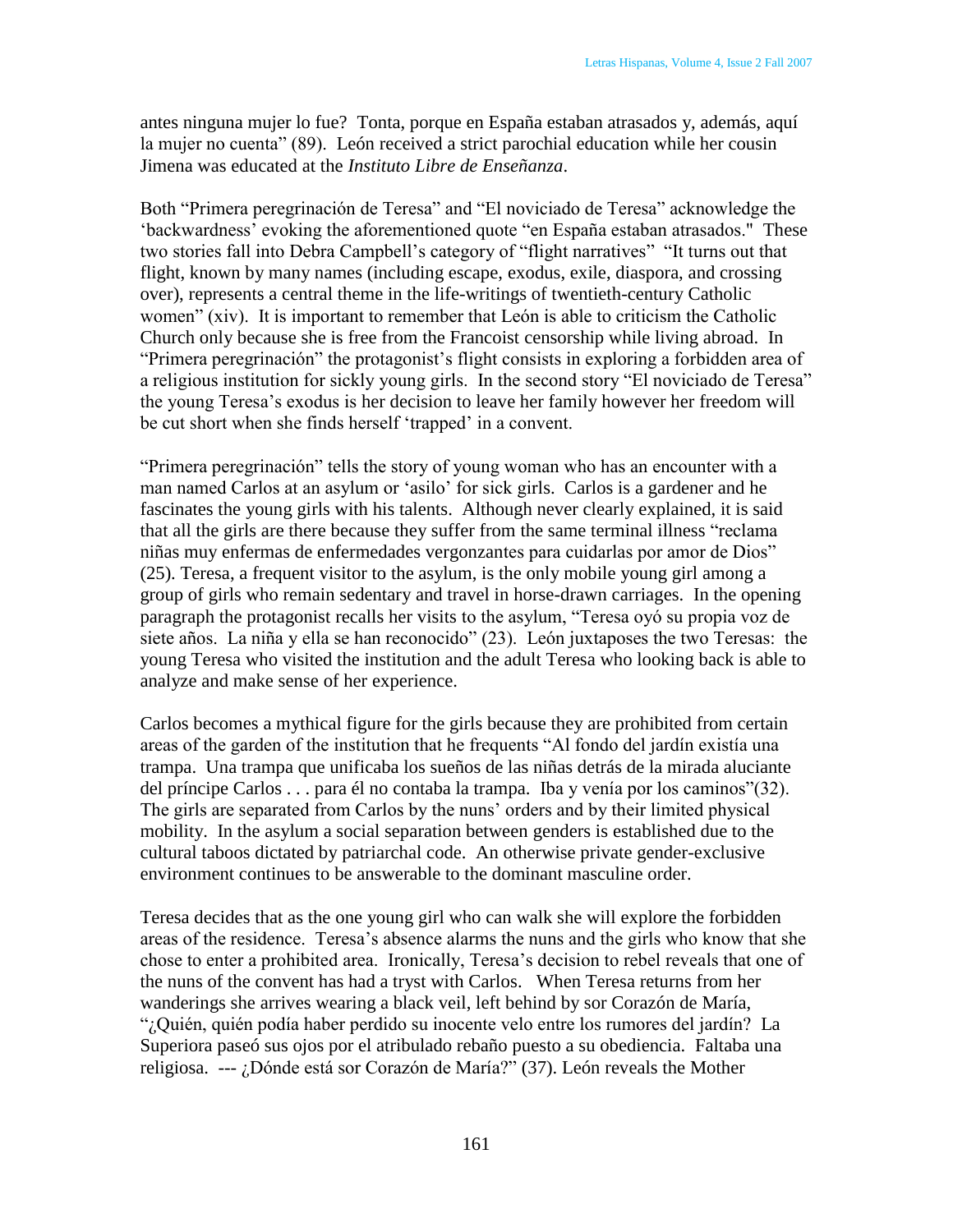Superior's lack of authority making it now obvious that she does not command as much authority as her position would dictate.

The last paragraph of the story ends with Teresa's reflection on her experience "A veces, recordando aquella noche de su infancia, sentía envidia" (40). Memory functions in this story to recall the unfortunate girls who reside in the institution as well as to reveal the mystery of the forbidden areas of the garden which is the site of transgression between sor Corazón de María and the gardener Carlos. In this story the sickly girls are in a state of exile because they are separated from the outside world and it is only Teresa who is free to move from outside the asylum walls and the enclosed space of the residence. The isolation of nuns is similar to the limited mobility of the sick young residents. León utilizes Teresa and sor Corazón to demonstrate that it is possible for women to question authority. In the next story León changes her focus to explore how the Church does at times maintain its hegemony. Unlike, "Primera peregrinación de Teresa," "El noviciado de Teresa" is not a reflection and León places the reader right along with the protagonist as she makes her towards self discovery.

The story "El noviciado de Teresa" further explores the topics of women's education or indoctrination in a surreal setting to narrate how Teresa begins her journey toward selfagency, "Grandes sucesos van ocurriendo entre las cuatro paredes del cráneo. Es tan feliz que siente cómo acciona el corazón de general en jefe de su cuerpo. Nunca pudo pensar que su cuerpo estuviese tan cerca. ¡Por fin, con su cuerpo!" (61). The comparison between Teresa's heart as a general evinces her feelings of autonomy. Teresa is sixteen years old and longs to be alone, "y nadie a su lado para fatigarla con negativas: No hagas eso, Teresa. Al decirlo alguien, casi siempre su abuela o su madre, con sus caras ovales y sus miradas ásperas tan idénticas" (61). Teresa finds herself in a personified forest, one that looks at her with contempt and has birds that are suspicious of any animal that enters with two feet, "El bosque avisó: Ha llegado una muchacha, no parece fea. Los pájaros pusieron su grito en el cielo porque siempre sospechan de los animals que ven en dos pies" (62). Ironically in the open space of the forest, which Teresa sees as the opposite of the confined space of her home, she continues to be judged.

However, in this new environment, separated from all the people she knows, Teresa begins to articulate her desires. The young protagonist makes an argument for change,

Cuando yo tenga niños haré que lo sepan todo y para que mi madre aprenda a educar criaturas la invitaré a que vea mi sistema. Vea, señora, ésos son chicos que hacen todo el día su santa voluntad. Llenan la casa de gritos, el portal de juguetes, hay montones de barro sobre la mesa del comedor y palanganas para echar barcos de papel. ¿Dónde flotan mejor los barcos, en agua dulce o en agua salada? ¿Salada? ¡Pues a traer el bote de la cocina para que floten los barcos de mis niños! (63)

León's promotion for education reform is very clear despite the fairytale backdrop of the story in an 'enchanted forest'. She describes what today would be labeled a "hands-on" education, inspired by the Krausist intellectuals which lead to the founding of the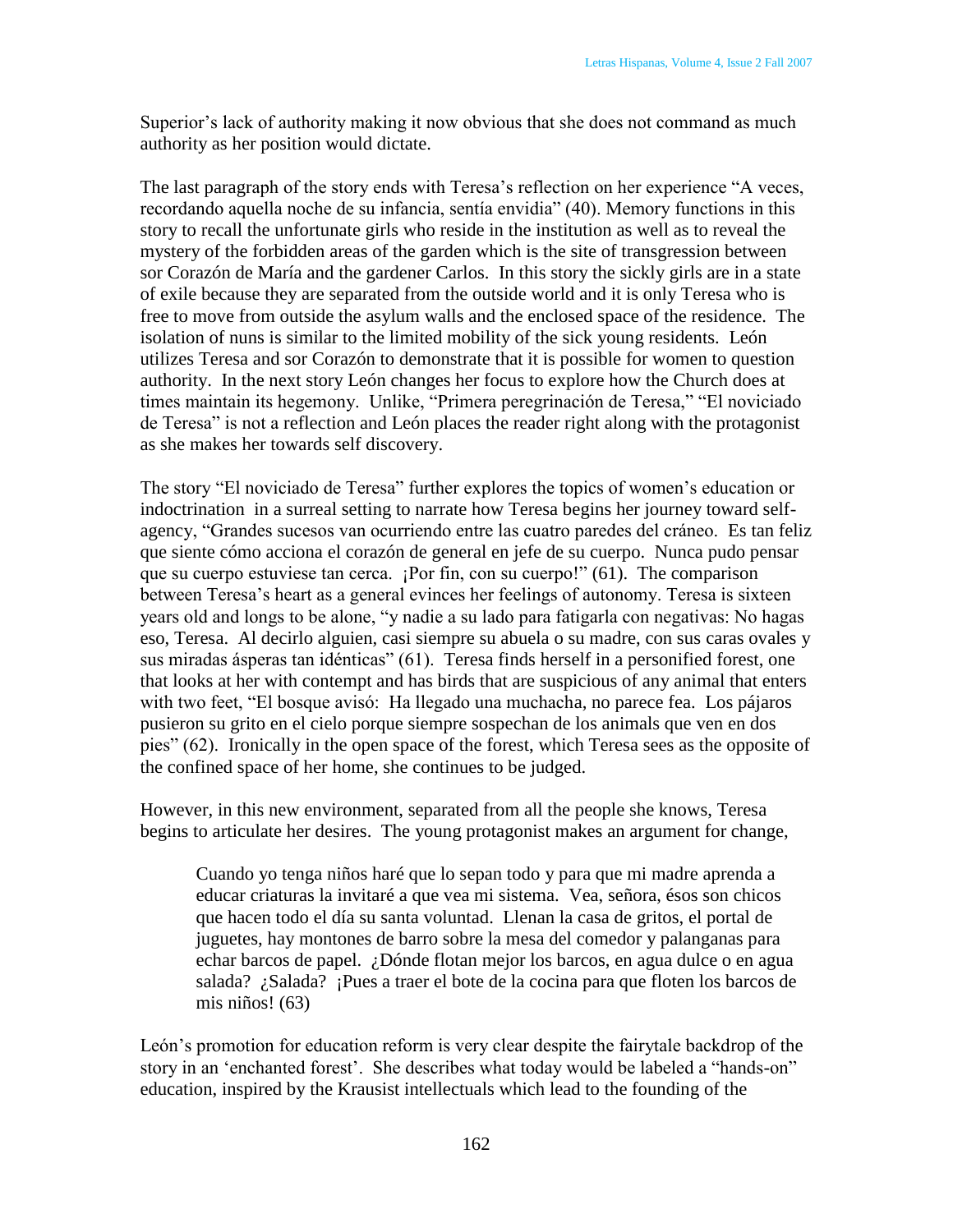Institución Libre de Enseñanza (Mangini 3). This view is representative of the ideals that León's generation proposed in order to modernize Spain before Franco ultimately succeeded in halting any form of progress.

Unfortunately, Teresa's fears deter her from acting upon her freedom and she runs off to find her family. In an attempt to flee the environment of the forest, that gave her so much hope, she then unexpectedly finds herself in a convent. León emphasizes the ideology of ‗otherness'of the convent that prevents anyone who is not ‗pure' sexually or ethnically to be part of a selected group. León makes reference to Spain's expulsion of the Jews when a nun inquires about her family history:

--- Teresa, he de decirte que hace siete siglos no entró aquí nadie que no fuera cristiano viejo. ¿De dónde son tus padres?

---De Toledo.

---¿Qué dices? También a la limpieza de alma hay que añadir la no menos importancia de la sangre, porque el honor es un pañuelo de cuatro puntas y aquí no entrará quien no conozca hasta la sexta generación de sus nobles abuelos. (71)

Teresa is not welcome because the nuns do not approve of her reason for entering, that she is a *'chica perdida'* or a 'non-virgin' according to the nuns, "*i*Perdida? Entonces, vete, el primer requisito en nuestra Orden es la virginidad" (72). Teresa knows that she is not the only one banished from the convent because she sees others who are driven out because of their poverty, religion, or loss of virginity, "una fila de caballeros que, como ella, debían haber sido expulsados por pobres, judíos o no vírgenes" (72). León sympathizes with the marginalized figures in the story because as we saw previously in her autobiography she rarely felt a sense of belonging to a location. León exhibits what Edward Said calls "stigma of being an outsider" (186) and therefore in her stories she remembers many people, but particularly women who remained on the margins of society.

A saint finds her and promises to help her find her way.[6] Saint Amaro asks, " $i$ -- y por qué merced del cielo llegaste aquí? –Me extravié en el bosque al querer ser yo. --- Nosotros te ayudaremos a encontrarte" (75). Teresa is reassured that her family will be informed of her entry into the convent, but the reader learns that the saint has no intentions of informing them. The saint warns Teresa, "aquí no hay más que camino de ida" (73), and later, to assure that Teresa will not leave the convent, León writes, "Pero el buen Amaro se dirigió con sus pasos de viejo hacia su peana de piedra, no sin antes borrar todos los pasitos de la niña con su pie, iluminando el rostro por una sonrisa no muy santa" (76). The depiction of the saint as he erases the footprints of Teresa is a metaphor for the impossibility of Teresa realizing her plans for independence. The story ends with a warning, "Niñas, cuando os extraviéis en un bosque, cuidad de no tropezaros con un santo" (77). This conclusion is a caveat to the reading audience to beware of those that appear so willing to guide and nurture. It is up to the individual to travel the road of selfrealization and not allow others to impede one's plans. León exposes her suspicions of Catholicism and how control is used to build a homogeneous community. The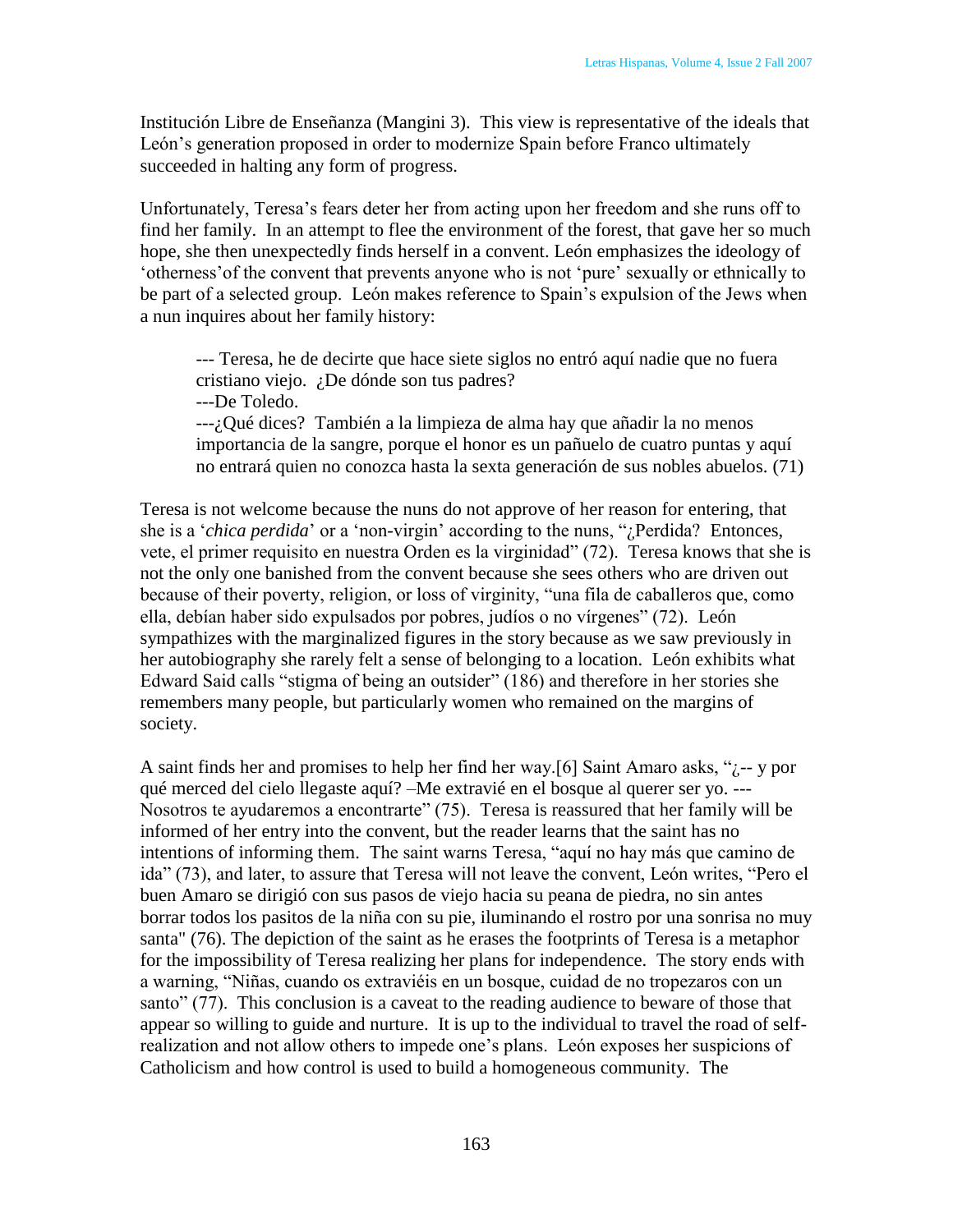protagonist Teresa is a victim and an example of the consequences when one attempts to break away from social order.

The next two stories "Cabeza de ajo" and "Esplendor de Teresa" are fictional representations of women's experience during war time. León juxtaposes the experience of a naïve, conservative woman who encounters a *republicano* soldier in "Cabeza de ajo" and a *republicana* woman who speaks out again the *nacionalistas* in "Esplendor de Teresa." The Teresa of the first story maintains her place in the domestic space of the home. In contrast the Teresa of "Esplendor de Teresa" is vehemently in disfavor of Franco's victory and will ultimately lose her life The experience of the Teresas in these two stories support the veracity of the fact that during the Spanish Civil War women did experience some freedom but by the end found themselves under the same repression as the start of the war (Mangini 80). Curiously, "Cabeza de ajo" opens *Las peregrinaciones de Teresa* and León concludes her series of stories with "Esplendor de Teresa." Such a decision explicates that these stories are equally political as the collections *Cuentos de la España contemporánea* or *Morirás lejos*.

"Cabeza de ajo" is a parody of the religious ideals of the conservative, pro-Franco movement. Here León presents another Teresa that defies authority, those imposed by her rigid mother who gives her the derogatory nickname "Cabeza de ajo." The daughter is limited to the realm of the household in the absence of her mother. In the introductory paragraph to the story León juxtaposes the mother who willingly excepts the aging process as opposed to her daughter, "La madre confinaba ya en las adustas llanuras de la vejez, caminándolas con el coraje de un ejército que marcha a su objetivo, pero Teresa, no" (11). The word 'ejército' emphasizes the mother's authority which Teresa rebels against when she finds herself alone at home. The negative portrayal of the maternal figure in this story is reminiscent of other similar portrayals of mothers such as the grandmother in Ana Maria Matute's *Primera Memoria* 1962 and Angustias in Carmen Laforet's *Nada* 1945. The trope of the embittered mother-figure symbolizes the rigidity of women's identities mapped out by Franco's dictatorship (Gámez Fuentes 4).

The balcony, the threshold between the interior of the domestic space and the exterior space of Madrid, represents Teresa's confusion of whether or not to succumb to her curiosity to respond to the man who is calling to her from below. León, like Martín Gaite in *Entre visillos,* uses the balcony as a metaphor of transition. At the end of this story the reader learns from the conversation between the Republican soldier and Teresa that the war has just ended. Spain is now on the brink of loss as Franco leads the country into a fascist state. Teresa takes advantage of an opportunity to confront this man who is considered taboo for his gender as well as his political stance. This is a double threat to the maternal authority figure because not only is the daughter exposed to a man that represents a modernization and secularization of Spain, but he enters the private realm of the home. The erotic element of the encounter between Teresa and the soldier further problematizes the integrity of the private realm of the home that is designed to protect the honor of the family. Teresa struggles with her associations of the *republicanos* or *rojos*  because she is taught to see them as the enemy that prevents her and her mother from attending mass, ―¡Pero como ahora ya no existen misas para cristianos viejos! Ahora a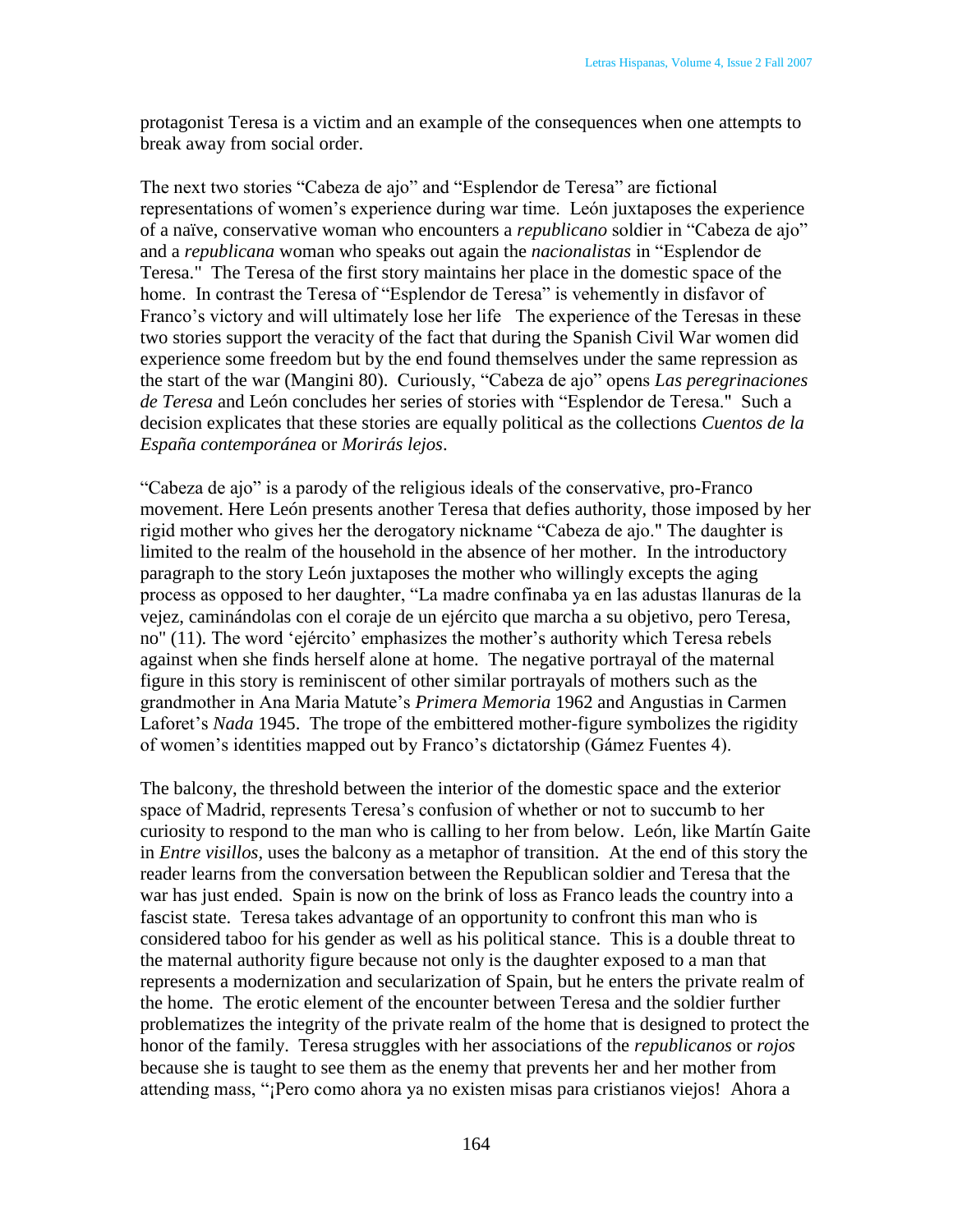calladitas se abre la radio para oir una misa rezada en algún punto ruin de la tierra. Hasta me han dicho que la hacen decir los rojos para engañarnos y que no sirven para el bien de las almas" (12). León makes the decision to speak through the voice of the conservative character Teresa to criticize the nationalists that she so opposed.

Teresa rationalizes this wounded soldier as a suffering Christ figure that she is obligated to comfort. León eroticizes the eclesiastical image of the pietá by describing Teresa's overwhelming sexual feelings as she holds the soldier in her arms as she describes the soldier's suffering, "corriéndole la sangre como a un Cristo" (16). León describes how to clean the soldier's wounds Teresa must undress him, "Para ella un cinturón de cuero era la frontera viril . . . Teresa se adelantó con esta idea y tocó el cinturón. Lo hacía con sed de conocimiento, como esos sabios a quienes les estaba prohibido estudiar al hombre" (15). The story ends before the mother learns of Teresa's encounter with the soldier, ―Los pasos de la madre torcieron camino hacia la cocina. ¡Ay si hubiera entrado! Si hubiera entrado y visto se le habrían caído los ojos de asombro. Lo que Teresa, Cabeza de Ajo, estrechaba contra su pecho virginal era un soldado muerto" (21). One can imagine the punishment Teresa will receive for her behavior. León gives agency to the Republican side to cross a political divide in such an unassuming manner. This is the irony of the story which also shows the naiveté of the young Teresa. Despite the revelation to Teresa that the nationalists have won, the Republican soldier is triumphant in his influence over the naïve Teresa as he gains entry in the nationalist home.

In contrast to the bourgeois environment of the Teresa of "Cabeza de ajo," the Teresa of ―Esplendor de Teresa‖ experiences first hand the violence and consequences of war. León offers an alternative view of romantic images of the Spanish countryside by focusing on the poverty of the isolated town. The story "Esplendor de Teresa" begins with a commentary on the protagonist's name: "No se llamaba más que Teresa. El apellido no habían tenido tiempo de pensarlo" (109). Teresa awaits her husband Lucas who is fighting for the Republican side. This story is told from the perspective of those outside the urban realm of the city. The setting of the story is described as a "*pueblo*" *perdido*" where people do not speak of their feelings. Lucas was always enamored of his wifes eyes but never complemented her, "Su mirar se entusiasmó Lucas, pero no se lo había dicho jamás. En los pueblos no se usa decir los sentimientos" (115). Life is very rudimentary and belongings are few and bare the signs of usage, "Se tapaba con las misma sábanas crujientes de memorias, con el mismo cobertor de ganchillo y apoyaba la cabeza en el cabezal que no se vareaba desde su boda. Todo andaba usado por los bordes"  $(110)$ .

This Teresa is overtly rebellious and participates in the violence of war as León demonstrates further sympathy for the Republican troops. Teresa prays to the Virgin Mary that the fascists will be killed and that she will see her husband Lucas soon, "Por la señal madre preciosa, mátalos a todos, de la Santa Cruz, haz que sus ojos los coman las hormigas, de nuestros enemigos no dejes ni rastros, líbranos, Señora, Reina nuestra, de los canallas que gobiernan y en el nombre del Padre, del Hijo, y del Espíritu Santo devuélveme a Lucas. Amén" (110). Teresa's prayers to the virgin evoke a bond between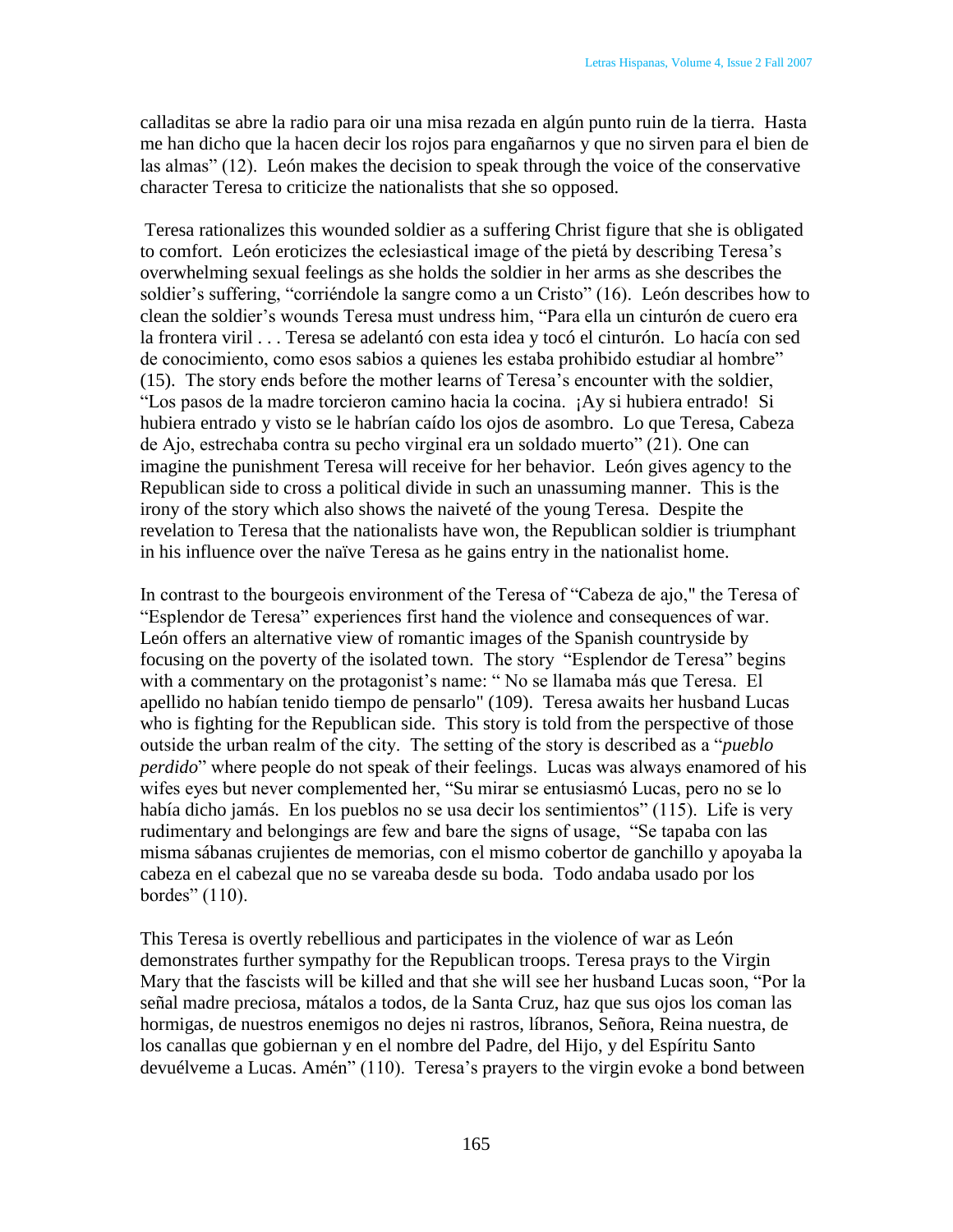herself and the feminine manifestation of divinity thus dismissing the patriarchal representation of God.

León is quick to capture how men looked upon women who resent women's participation in the war efforts. The men make such comments as "una mujer es tan ignorante"  $(115)$ and "una mujer es un poco de humo en nuestro incendio"  $(117)$ . In contrast to the male attitude that women are inconsequential to the war, Paula, another member of the community, is described as, "esas manos de la Paula tan hacendosas que parecían instrumentos de huso"  $(111)$ . She is shot by nationalist troops for talking back to a *nacionalista* soldier who complains about not having bread. León narrates her death when the nacionalistas force her to face the church wall, "¡Lame, perra! Y le aplastaban la noble cara contra las nobles piedras de la Iglesia. ¡Lame! ¡La guerra la hemos ganado nosotros, puercos! ¡Fuego! Y la Paula cayó!" $(111)$ .

Teresa's decision to admit to the killing of 'el jefe,' a nationalist soldier who comes to occupy her town after the war, is a metaphor of the sacrifices women are called to perform in a society that functions on gender inequality. She awaits her beloved Lucas to return from the frontlines, who is willing to take the blame for Teresa's crime. The "*coro*" *de mujeres*" represents the community that insists she accept her fate in order to save the town from further murders. Teresa becomes a martyr for a town that describes women as "obedientes como corderos" (115). The ultimate rebellion is María Teresa León's choice to represent women in times of war, a growing topic in recent fiction such as Dulce Chacón's *La voz dormida*.

León uses exile to her advantage to be able to criticize her country outside of its national borders and is therefore successful in avoiding Francoist censorship. The hindsight she has of the first three decades of her life makes it possible for her remember the struggles of Spanish women. It is especially important for women to remember because "forgetting is a major obstacle to change" (Greene 298). Said speaks of the need of exiles to repair their lives, "Exiles feel, therefore, an urgent need to reconstitute their broken lives, usually by choosing to see themselves as part of a triumphant ideology or restored people" (82). León does negotiate her past by others, particularly women, who were not as fortunate enough to be able to write of their experiences. María Teresa León is finally remembered not as the 'wife of Rafael Alberti' but as a distinguished author independent of her private life.

## **Notes**

[1] Nebrera's 2003 edition *Fábulas del tiempo amargo y otros relatos* incluyes four stories from *Las peregrinaciones de Teresa*: "Cabeza de ajo," "Madame Pimentón," "El diluvio de Teresa," and "Esplendor de Teresa."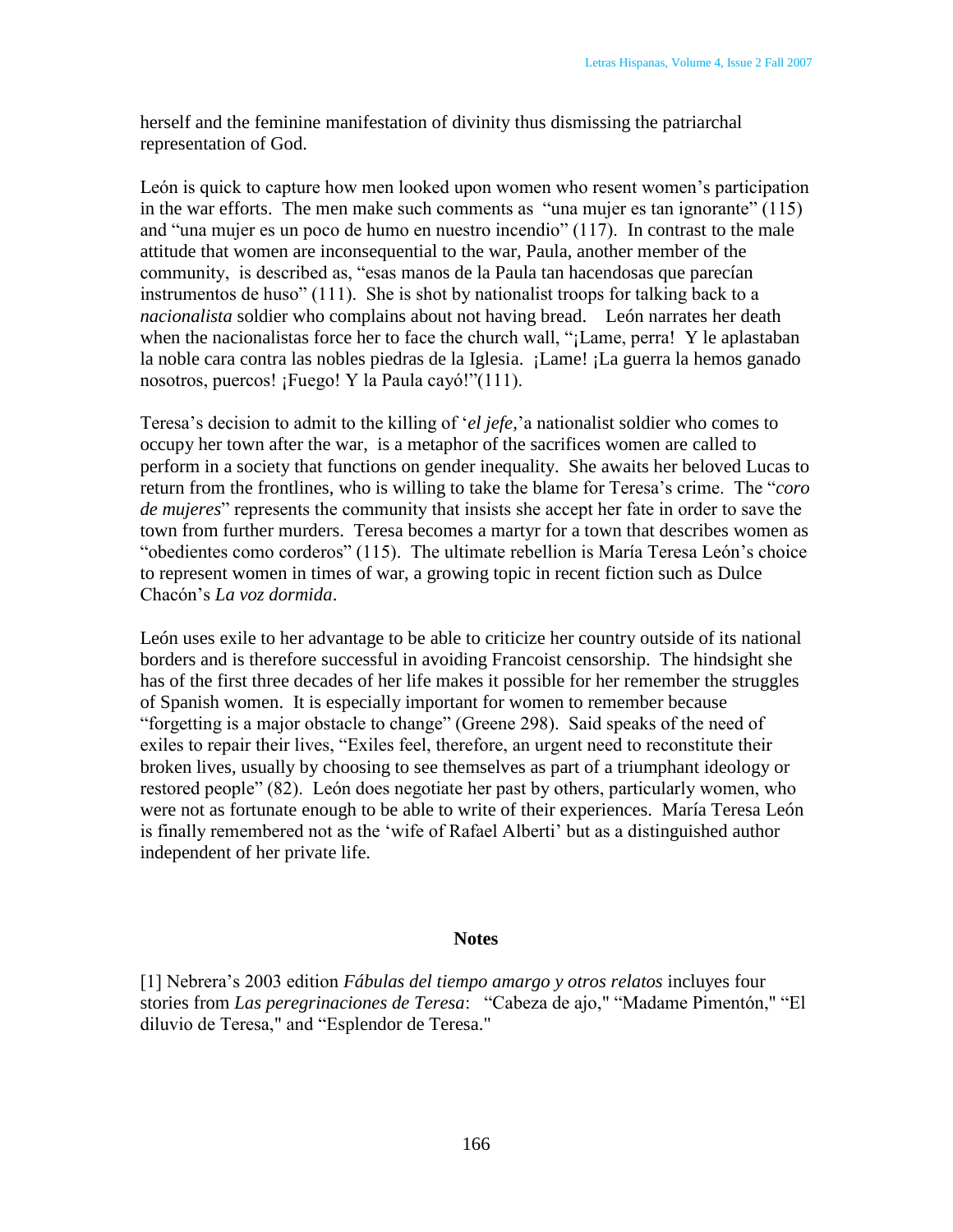[2] The following are two collections of conference proceedings celebrated in March and April 2003 respectively: *Recuerdo de un olvido María Teresa León en su centenario* edited by Maya Altolaguirre and *Homenaje a María Teresa León en su centenario* edited by Gonzalo Santonja.

[3] Two recent articles on *Memoria de la melancolía* include Ofelia Ferrán's ―*Memoria de la melancolía* The Performativity and Disidentification of Exilic Memories" and Helena López's ―Algunas clases para una lectura feminista de *Memoria de la melancolía*  de María Teresa León."

[4] During the April 2003 conference, *Homenaje a María Teresa León,* three papers were dedicated to specific collections of León's short stories: "Una aproximación a 'La bella del mal amor" by Jesús Carazo, "El compromiso de una Femme de Lettres en los *Cuentos de la España actual*" by María Pilar Celma, and "Rosa-Fría, patinadora de la luna. Tradición y vanguardia." by José Luis Puerto. Recently, Tabea Alexa Linhard dedicated a chapter of her book , *Fearless Women in the Mexican Revolution and the Spanish Civil War,* on León's short story collections *Relatos de la España contemporánea* and *Morirás lejos*.

[5] Contrapuntal in music refers to two different melodies that compliment each other and can be heard simultaneously.

[6] Saint Amaro, in Spanish tradition, is said to have been a priest who crossed the Atlantic in search of paradise. It is ironic that this saint, who symbolizes, travel, works to hinder Teresa's freedom.

## **Works Cited**

- Arniz Sanz, Francisco M. "María Teresa León, entre el olvido y la memoria." *Homenaje a María Teresa León en su centenario*. Ed. Gonzalo Santonja. Madrid: Sociedad estatal de conmemoraciones culturales, 2003. 69-78.
- Campbell, Debra. *Graceful Exits: Catholic Women and the Art of Departure.* Bloomington & Indianapolis: Indiana UP, 2003.
- Chacón, Dulce. *La voz dormida*. Madrid: Punto de lectura, 2006.
- Estebánez Gil, Juan Carlos. María Teresa León Estudio De Su Obra Literaria. Burgos: Editorial La Olmeda, 1995.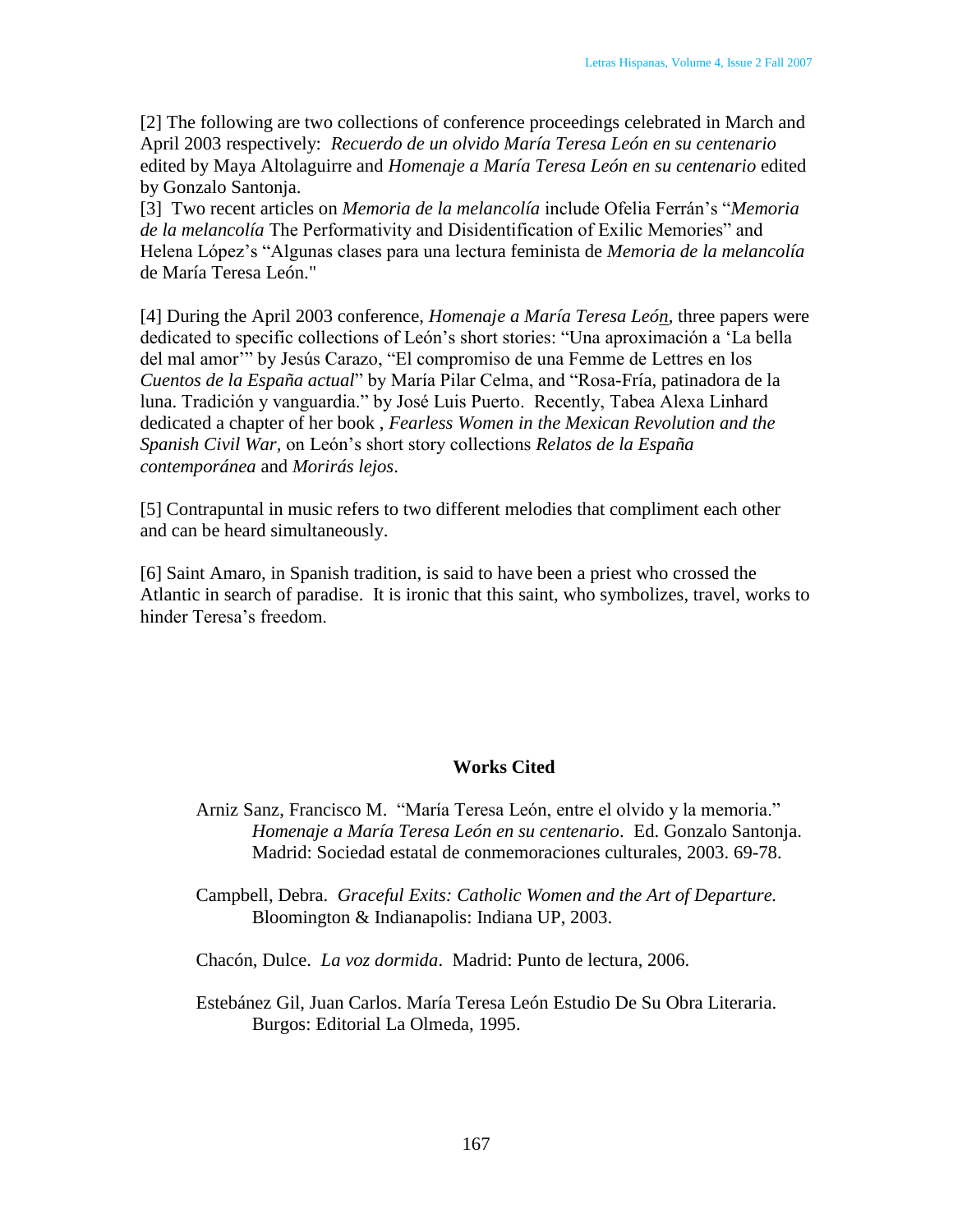- Ferrán, Ofelia. *"Memoria de la melancolía* by María Teresa León: The Performativity and Disidentification of Exilic Memories." *Journal of Spanish Cultural Studies* 6.1 (2001): 59-78.
- Fraile, Medardo. ―Los tres sueños de María Teresa León.‖ *Recuerdo de un olvido María Teresa León en su centenario*. Ed. Maya Altolaguirre. Madrid: Sociedad estatal de conmemoraciones culturales, 2003. 53-61.
- Gámez Fuentes, María José. "Women in Spanish Cinema: Raiders of the Missing Mother"?" *Cineaste* 28.1 (2003):38-43.
- Greene, Gayle. "Feminist Fictions and the Uses of Memory." *Signs* 16.2 (1991): 290-321.
- Laforet, Carmen. *Nada.* 15 ed. Barcelona: Ediciones Destino, 1991.
- León, María Teresa. *Fábulas del tiempo amargo y otros relatos*. Ed. Gregorio Torres Nebrera. Madrid: Cátedra, 2003.
	- -------. *Las Peregrinaciones de Teresa*. Buenos Aires: Botella del Mar, 1950.
	- -------. *Memoria de la melancolía*. Ed. Gregorio Torres Nebrera. Madrid: Clásicos Castalia, 1998.
- Linhard, Tabea Alexa. *Fearless Women in the Mexican Revolution and Spanish Civil War.* Columbia and London: Missouri UP, 2005.
- López, Helena. "Algunas claves para un lectura feminista de Memoria de la Melancolía de María Teresa León.‖ *Tesserae: Journal of Iberian and Latin American Studies* 10.2 (2004): 147-167.
- Mangini, Shirley. *Memories of Resistance Women's Voices from the Spanish Civil War*. New Haven and London: Yale UP, 1995.
- Martín Gaite, Carmen. *Entre visillos*. Barcelona: Destino, 2000.
- Matute, Ana María. P*rimera Memoria.* 15 ed. Barcelona: Ediciones Destino, 1984.
- Morcillo Gómez "Shaping True Catholic Womanhood: Francoist Educational Discourse on Women.‖ *Constructing Spanish Womanhood Female Identity in Modern Spain*. Eds. Victoria Lorée Enders and Pamela Beth Radcliff. Albany: State of New York UP, 1999. 51-69.

Pérez, Janet. ―Cuentistas españolas de la segunda mitad del siglo XX.‖ *Discurso*